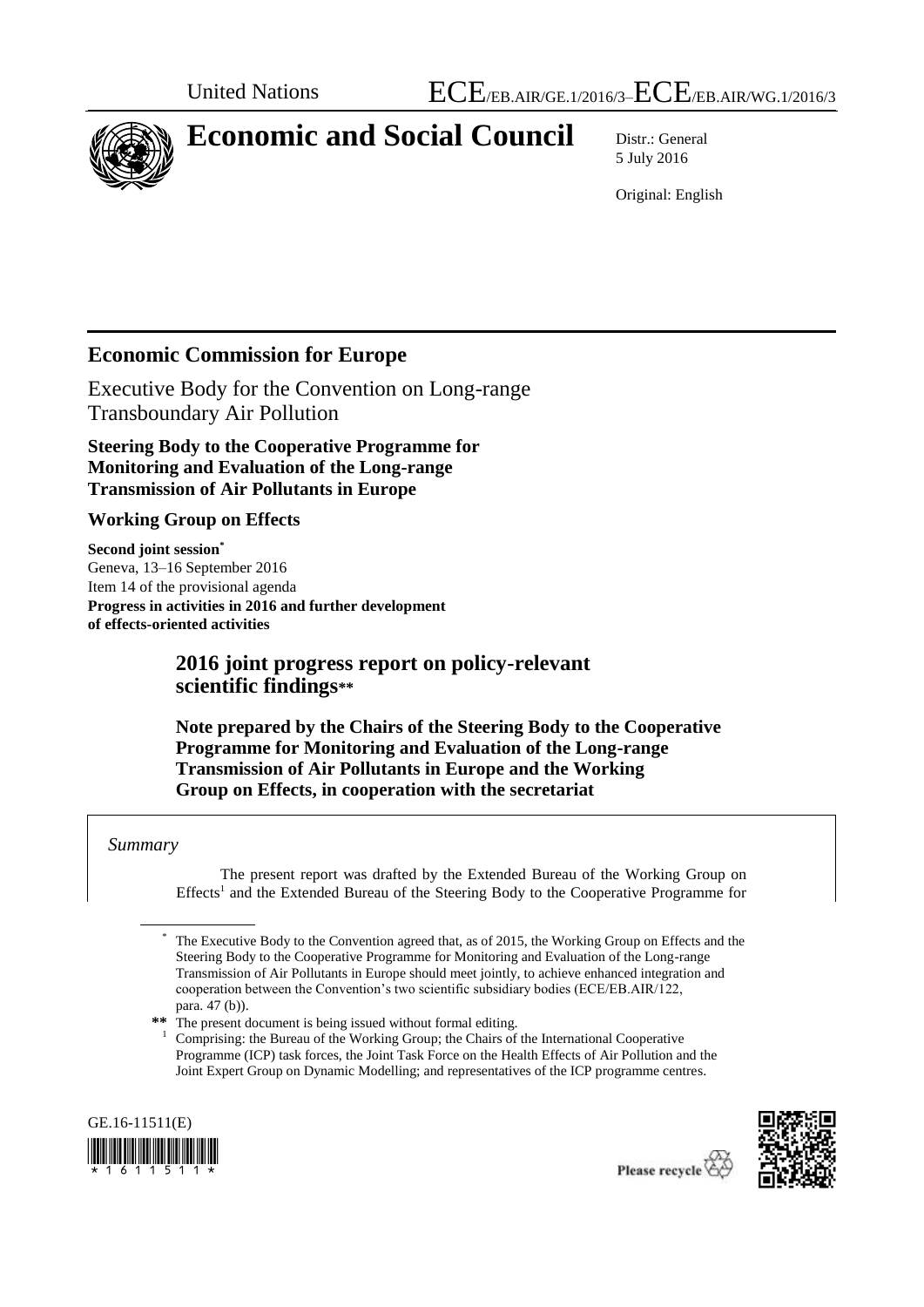Monitoring and Evaluation of the Long-range Transmission of Air Pollutants in Europe  $(EMEP)^2$  in cooperation with the secretariat to the Convention on Long-range Transboundary Air Pollution. The review of recent scientific findings is based on the information provided by the lead countries and the International Cooperative Programme programme centres, and is submitted in accordance with the 2016–2017 workplan for the implementation of the Convention (ECE/EB.AIR/133/Add.1) as well as the informal document approved by the Executive Body for the Convention at its thirty-fourth session, "Basic and multi-year activities in the  $2016-2017$  period"<sup>3</sup> (item 1.8.2).

*Page*

### **Contents**

| I.    |                                                                               |                                                                         | $\overline{4}$ |  |
|-------|-------------------------------------------------------------------------------|-------------------------------------------------------------------------|----------------|--|
| II.   |                                                                               |                                                                         |                |  |
|       | А.                                                                            |                                                                         | 4              |  |
|       | <b>B.</b>                                                                     |                                                                         | 5              |  |
| Ш.    |                                                                               |                                                                         | 6              |  |
|       | А.                                                                            |                                                                         | 6              |  |
|       | <b>B.</b>                                                                     |                                                                         | 6              |  |
|       | C.                                                                            |                                                                         | 7              |  |
| IV.   |                                                                               |                                                                         |                |  |
| V.    |                                                                               |                                                                         |                |  |
|       | А.                                                                            | A broader study of air pollution effects at United Nations Educational, | 8              |  |
|       | <b>B.</b>                                                                     |                                                                         | 9              |  |
| VI.   |                                                                               |                                                                         |                |  |
| VII.  |                                                                               |                                                                         |                |  |
| VIII. |                                                                               |                                                                         | 11             |  |
| IX.   | Collaboration with countries of Eastern Europe, the Caucasus and Central Asia |                                                                         | 12             |  |
| X.    |                                                                               |                                                                         | 12             |  |
|       | A.                                                                            |                                                                         | 12             |  |
|       | <b>B.</b>                                                                     |                                                                         | 13             |  |
| XI.   |                                                                               |                                                                         | 13             |  |
| XII.  |                                                                               |                                                                         | 13             |  |
|       |                                                                               |                                                                         |                |  |

<sup>2</sup> Comprising the Bureau of the Steering Body, the Chairs of the EMEP task forces and representatives of EMEP centres.

<sup>3</sup> Available from [http://www.unece.org/index.php?id=38060#/.](http://www.unece.org/index.php?id=38060#/)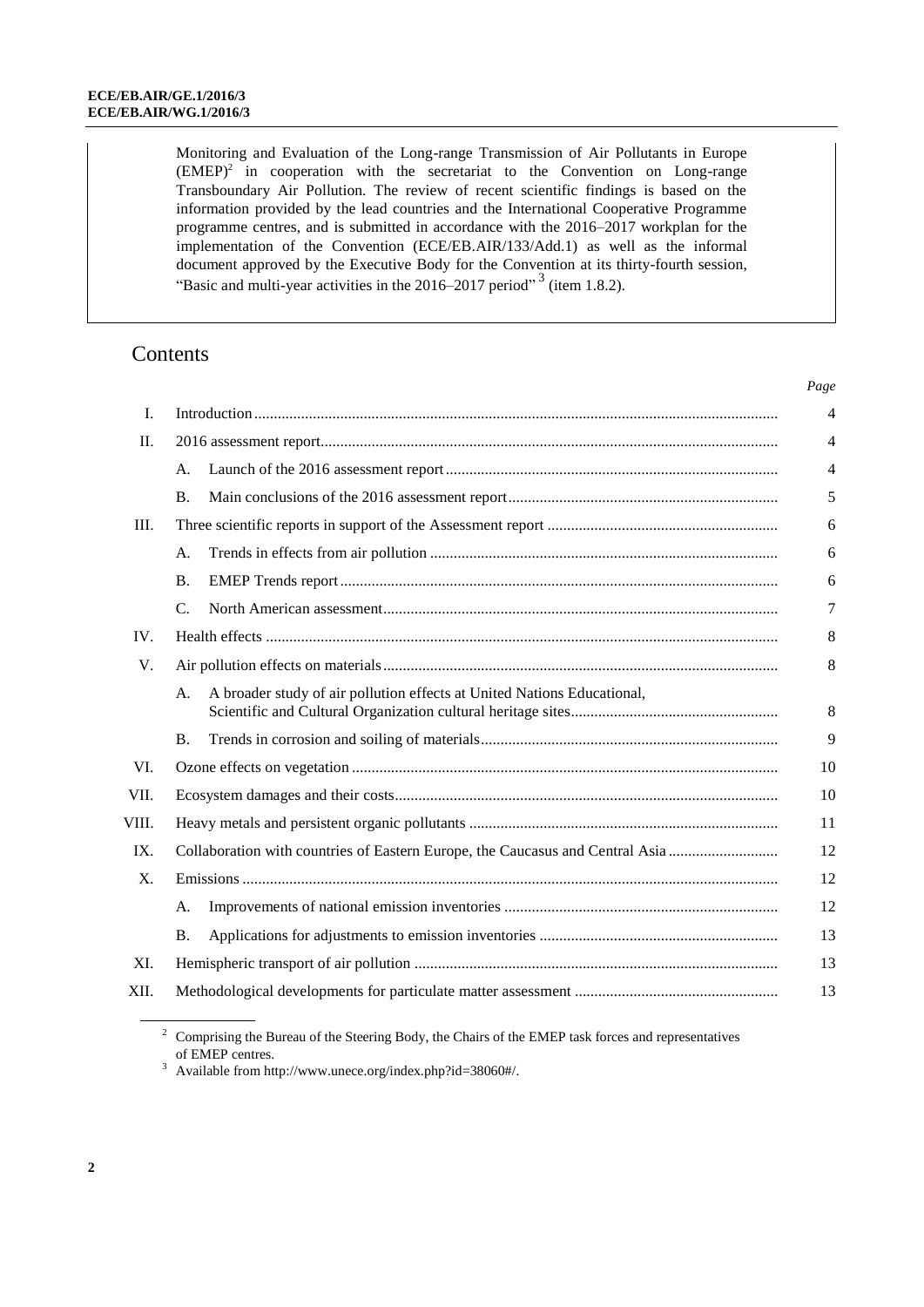#### **ECE/EB.AIR/GE.1/2016/3 ECE/EB.AIR/WG.1/2016/3**

| XIII.         |                                                                                        | 14 |
|---------------|----------------------------------------------------------------------------------------|----|
| XIV.          |                                                                                        | 14 |
| <b>Figure</b> |                                                                                        |    |
|               | Maximum pit depth on aluminium after four years of exposure versus particle deposition | 9  |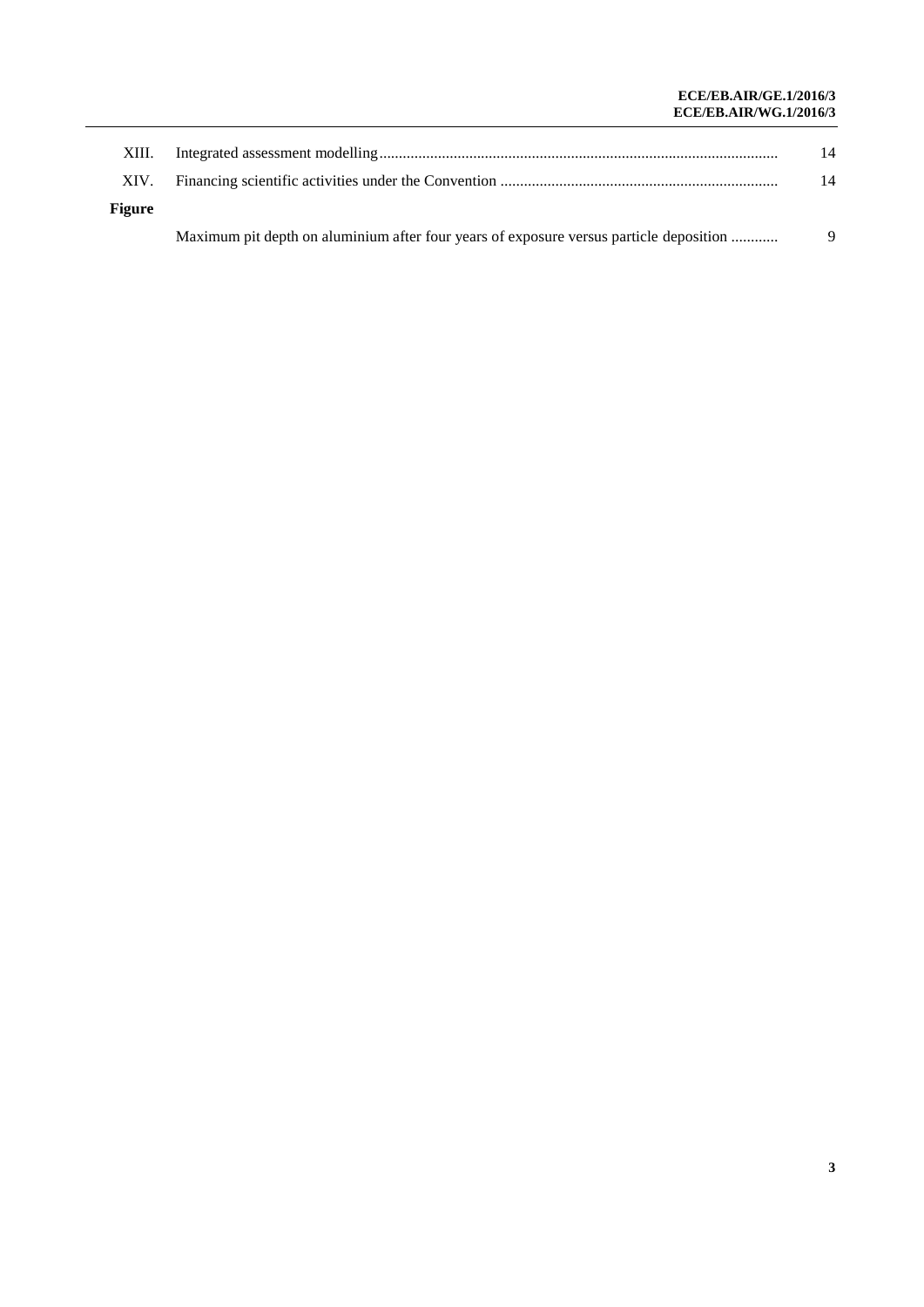### **I. Introduction**

1. This report is compiled by the Chairs of the Steering Body to the Cooperative Programme for Monitoring and Evaluation of the Long-range Transmission of Air Pollutants in Europe (EMEP) and the Working Group on Effects (WGE) in accordance with the 2016–2017 workplan for the Convention on Long-range Transboundary Air Pollution (ECE/EB.AIR/133/Add.1) and the informal document approved by the Executive Body for the Convention at its thirty-fourth session "Basic and multi-year activities in the 2016–2017 period"<sup>4</sup> (item 1.8.2). The report reflects achievements during 2015 and 2016 and is prepared with support from the scientific subsidiary bodies. The report is the second common report of the work under EMEP and WGE, reflecting the new organization of the two bodies with joint, integrated sessions based on a common agenda. The reports represent a further integration of the scientific work under the Convention and should be seen as a strengthening of the scientific basis for the Convention's policy development.

2. The integration of work between EMEP and WGE is particularly reflected in an increasing number of common activities. Most important of these is the 2016 assessment report.<sup>5</sup> There are also other examples of close cooperation that are mentioned in this report, e.g., the EMEP and WGE trends reports and effects-oriented activities coordinated by the Task Force on Hemispheric Transport of Air Pollution (TFHTAP).

### **II. 2016 assessment report**

#### **A. Launch of the 2016 assessment report**

3. A key activity for the EMEP and WGE communities has been the preparation of the 2016 assessment report, which was launched at Norway House in Brussels on 31 May 2016 and further presented at the Eighth Environment for Europe Ministerial Conference (Batumi, Georgia, 8-10 June 2016).<sup>6</sup> The report contains a scientific evaluation of achievements and future challenges for the Convention. The assessment is partly based on and accompanied by three separate reports: *Trends in ecosystem and health responses to long-range transported atmospheric pollutant* (WGE trends report);<sup>7</sup> *Air Pollution Trends* 

<sup>4</sup> Ibid.

<sup>5</sup> Rob Maas and Peringe Grennfelt, eds., *Towards Cleaner Air: Scientific Assessment Report 2016* (Oslo, 2016).

 $6$  Towards cleaner air: scientific assessment report 2016 — Summary for policymakers (ECE/BATUMI.CONF/2016/12), available from http://www.unece.org/environmentalpolicy/environment-for-europe/efe-conferences/batumi-conference/documents-and-materials.html (item 5).

<sup>7</sup> Heleen A. De Wit, Jean-Paul Hettelingh and Harry Harmens, eds., ICP Waters report No. 125/2015, NIVA report 6946–2015 (Oslo, Norwegian Institute for Water Research, 2015). Available from available from http://www.unece.org/environmentalpolicy/conventions/envlrtapwelcome/publications.html.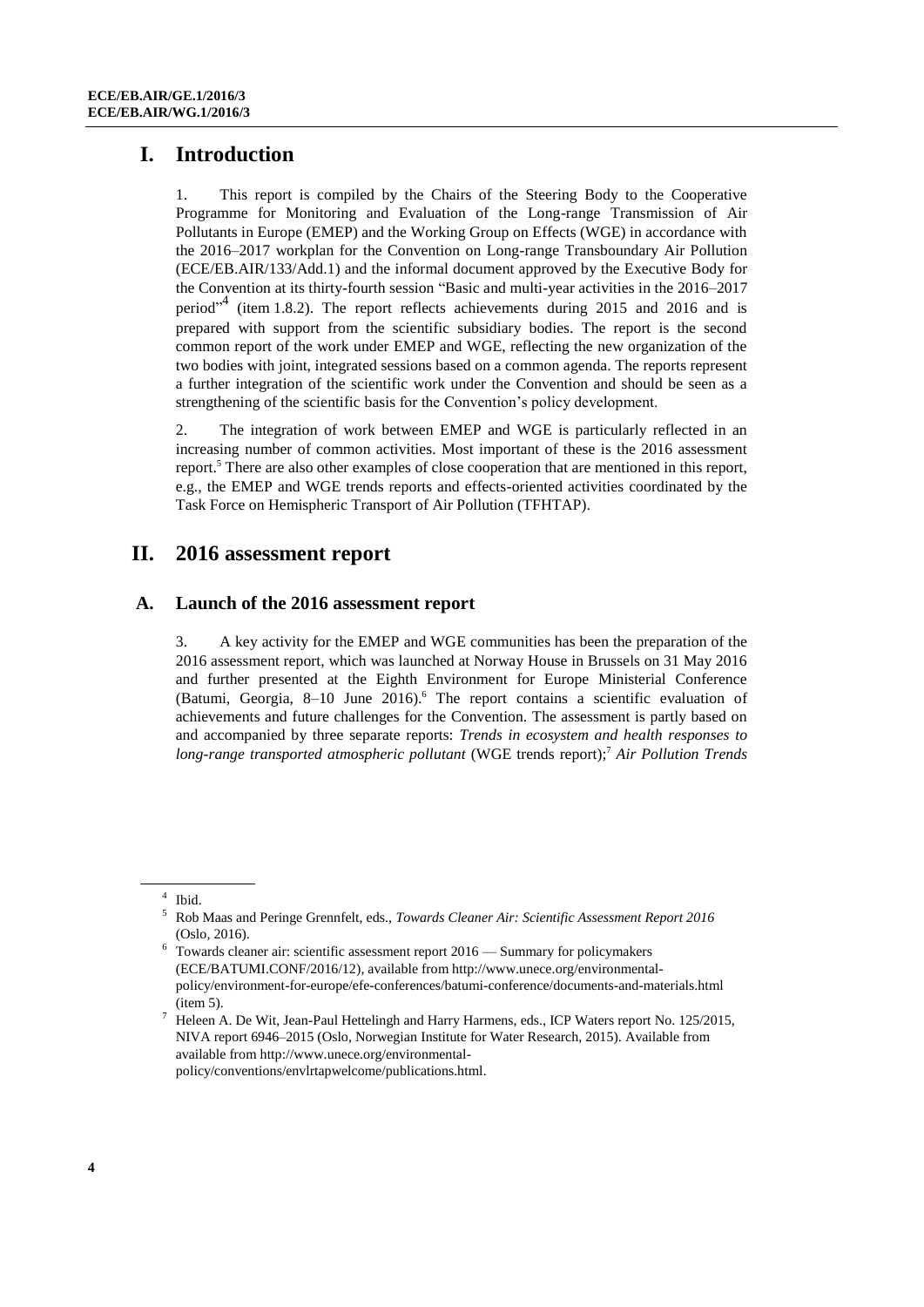in the EMEP region between 1990 and 2012 (EMEP trends report);<sup>8</sup> and *Towards Cleaner Air: Scientific Assessment Report 2016 — North America*<sup>9</sup> (North American assessment).

#### **B. Main conclusions of the 2016 assessment report**

4. The 2016 assessment report presents the development of air pollution within the United Nation Economic Commission for Europe (ECE) area since 1990 and, in particular, points to some key challenges for the future:

(a) Air quality has improved significantly in Europe and North America over the past three decades. Average life expectancy in Europe has increased by one year and hundreds of thousands of premature deaths every year have been avoided as a result of internationally coordinated policy-driven reductions in air pollution. In addition, soil acidification has been halted in most parts of Europe, and fish stocks are recovering in freshwaters;

(b) Particulate matter concentrations at European measurement sites declined by around a third between 2000 and 2012. National average annual concentrations of fine particulate matter ( $PM_{2,5}$ ) fell by 33 per cent between 2000 and 2012 in the United States of America, and by 4 per cent in Canada. The number of days exceeding the World Health Organization (WHO) guideline level for ozone concentrations is now about 20 per cent lower than in 1990;

(c) Despite these successes, air pollution is still the primary environmental cause of premature death notably due to high concentrations of fine particles and ground-level ozone, and ecosystem biodiversity is threatened due to nitrogen deposition;

(d) The report shows that solutions are at hand and that action pays off. Implementing the protocols under the Convention could not only significantly reduce air pollution but also enable an international level playing field for industries and prevent countries from competing with each other at the expense of the environment and human health;

(e) Without any policy measures, acidification of forests and lakes would have been 30 times higher than today. Instead, the area threatened by acidification was reduced by more than 90 per cent;

(f) Economic growth and trends in air pollution have progressively been decoupled. In Western Europe, environmental measures were responsible for around a third of this decoupling; energy policies that brought a shift towards cleaner fuels and increased energy efficiency also played an important role;

(g) Without decoupling, average levels for  $PM_{2.5}$  would have been similar to levels in current European hotspots, with three times more health impacts than today and an additional 600,000 premature deaths every year;

<sup>8</sup> Augustin Colette and others, EMEP/CCC report 1–2016 (Kjeller, Norway, Norwegian Institute for Air Research, 2016). Available from available from http://www.unece.org/environmentalpolicy/conventions/envlrtapwelcome/publications.html

<sup>&</sup>lt;sup>9</sup> United States Environmental Protection Agency and Environment and Climate Change Canada, (2016, online report), available from http://www.unece.org/environmentalpolicy/conventions/envlrtapwelcome/publications.html.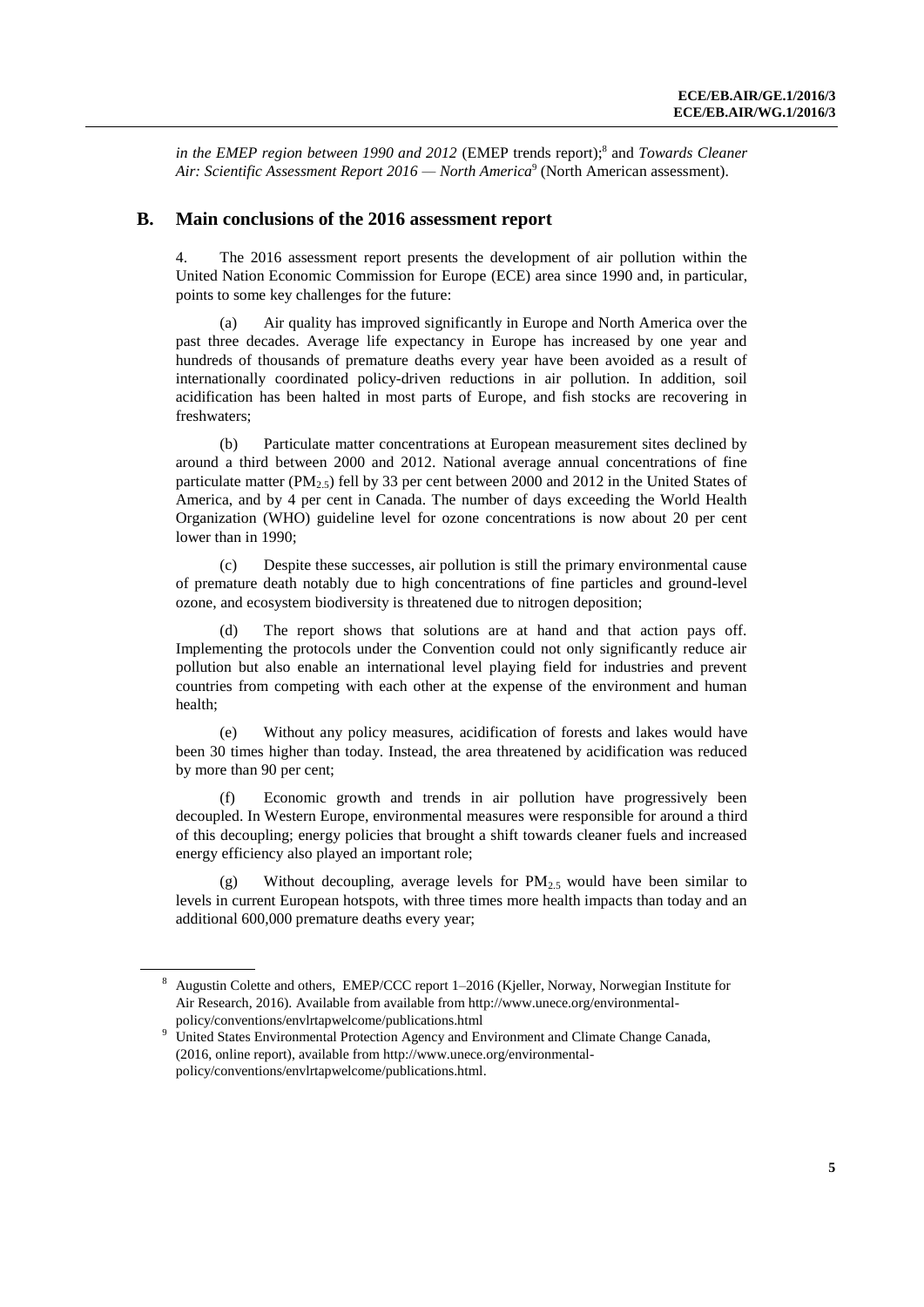(h) Further efforts are also needed to abate ammonia emissions, contributing to cardiovascular and respiratory diseases in humans and loss of biodiversity in many of the most vulnerable ecosystems. Agriculture is the major culprit for ammonia emissions, and action is needed to reduce livestock densities in and around sensitive nature areas, reduce food waste and encourage low-meat diets;

(i) Because transboundary sources are often major contributors to urban pollution, local and even national action alone will not be enough to tackle these problems. Broader international cooperation is needed across the northern hemisphere and with Asia to reduce a number of air pollutants;

(j) In the coming decades climate and energy policy is expected to improve air quality further. However, policies leading to promoting domestic wood burning, diesel cars or the use of biofuels and biodigesters could actually increase air pollution if not accompanied with additional technical measures. A holistic approach combining air quality policies with climate and sectoral policies in transport, energy, agriculture and biodiversity is therefore needed to avoid such problems;

(k) The cost of damage to human health from air pollution (excluding damage to crops or buildings) is about  $\epsilon$ 1.1 trillion per year in Europe and over US\$1 trillion in the United States. For half the ECE countries, the total health costs of air pollution represent more than 10 per cent of gross domestic product (GDP). The report finds that air pollution control costs are significantly lower than the health costs, which makes abatement measures a sound investment.

5. The full report as well as its Summary for Policymakers are available both in printed versions and in electronic form to be downloaded from the Convention website.<sup>10</sup> The Summary for Policymakers has also been translated into Russian.

### **III. Three scientific reports in support of the assessment report**

#### **A. Trends in effects from air pollution**

6. Trends in ecosystem and health responses to long-range transported atmospheric pollutants are presented in the WGE trends report. The report presents trends primarily focusing on the period 1990 to 2012. Some longer-term trends and prognoses based on scenarios for future emissions and climate are also included. Air pollutants included in the report are sulphur and nitrogen as acidifying agents, nitrogen as a nutrient, ground-level ozone, particulate matter, heavy metals and persistent organic pollutants (POPs). Most trends are reported for Europe, as data collection is concentrated there. So far, too few data have been collected from the countries of Eastern Europe, the Caucasus and Central Asia to provide trend assessments. The main conclusions of the report were presented in the 2015 EMEP/WGE Chairs report (ECE/EB.AIR/GE.1/2015/3–ECE/EB.AIR/WG.1/2015/3).

7. The documented trends stem primarily from work done under the WGE and EMEP bodies. The Arctic Monitoring and Assessment Programme (AMAP) also contributed to the report.

 $^{10}$  See www.unece.org/environmental-policy/conventions/envlrtapwelcome/publications.html.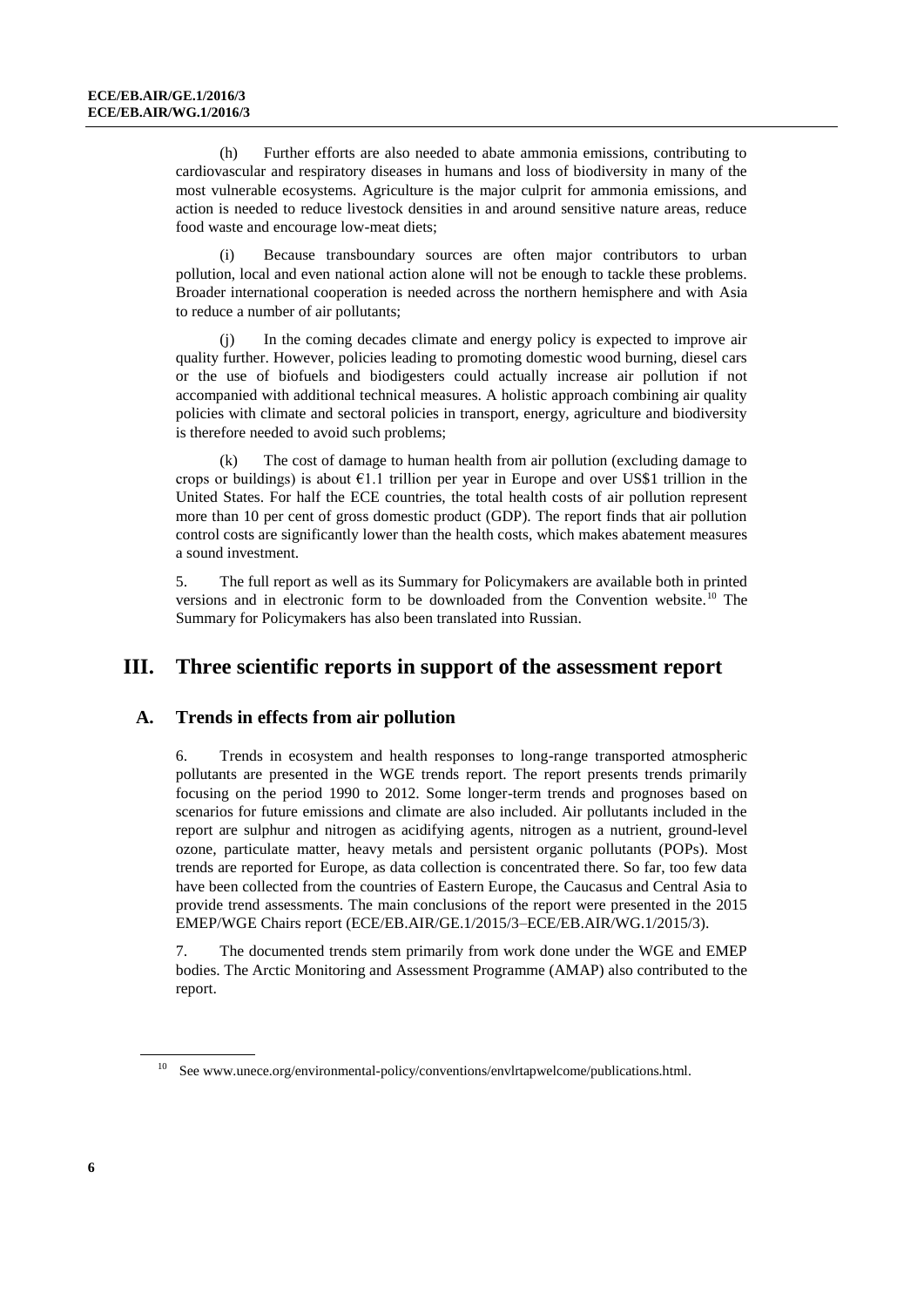### **B. EMEP trends report**

8. Trends in air pollutant concentrations and deposition throughout the EMEP domain over the past 20 years have been extensively documented, for the first time, in a dedicated report based on both observations from the EMEP network and model data. Trends in sulphur and nitrogen compounds, ground-level ozone, particulate matter but also heavy metals and persistent organic pollutants are presented and discussed in this report. Trends calculations are based on a common methodological approach which allows comparison of results. This work demonstrated the outstanding value of the EMEP monitoring and modelling strategies in supporting the implementation of the protocols to the Convention.

9. This work demonstrates the overall efficiency of emission control strategies to decrease air pollutant concentrations and deposition. It also shows the complexity of some processes, depending on the period and geographical region considered, and the impact of external factors that could hamper some decreasing trends (e.g., annual ozone levels). Chemical composition of particulate matter is considered as well. Finally, encouraging results for trends in heavy metals and persistent organic pollutants are proposed. Generally good agreement between observations and model trends is obtained, demonstrating relevance of the modelling tools developed for several years.

#### **C. North American assessment**

10. As part of the work on the 2016 assessment report, the environmental authorities in Canada and the United States made their own North American assessment, with an emphasis on transboundary regionally distributed pollutants. These include particulate matter, acidifying compounds and ozone. The main conclusions include:

(a) In both countries, ambient concentrations of  $PM_{2.5}$  have diminished significantly. More specifically, between 2000 and 2012 the national United States average annual and 24-hour concentrations of  $PM_{2,5}$  decreased by 33 per cent and 37 per cent, respectively. In Canada, the national averages of the annual and the 24-hour concentrations of  $PM_{2.5}$  decreased by 4 per cent and 6.5 per cent, respectively, over the same period. However, between 2003 and 2012, the percentage of Canadians living in communities where ambient concentrations of  $PM_{2.5}$  exceeded the 2015 Canadian Ambient Air Quality Standard for  $PM_{2.5}$  dropped from approximately 40 per cent to 11 per cent. In 2012, ambient concentrations reported at most monitoring sites in the United States along the Canadian border met the United States annual and 24-hour National Ambient Air Quality Standards for  $PM_{2.5}$  set in 2012;

For acidification, wet sulphate deposition is consistently highest in eastern North America, around the lower Great Lakes, with a gradient following a south-west to north-east axis running from the confluence of the Mississippi and Ohio Rivers through the lower Great Lakes. In the eastern United States, the impact of anthropogenic sulphur and nitrogen emissions on terrestrial and aquatic ecosystems is widely assessed using a critical load approach. The area exceeded or at risk for aquatic acidification diminished from 40 per cent in 1990 to 20 per cent in 2013 for acid sensitive areas with data. This analysis suggests that emission reductions achieved since 1990 have contributed to broad aquatic ecosystems improvements and increased aquatic ecosystem protection across the Eastern United States. For Canada, critical loads for lakes and upland forest soils are exceeded in various areas across the country;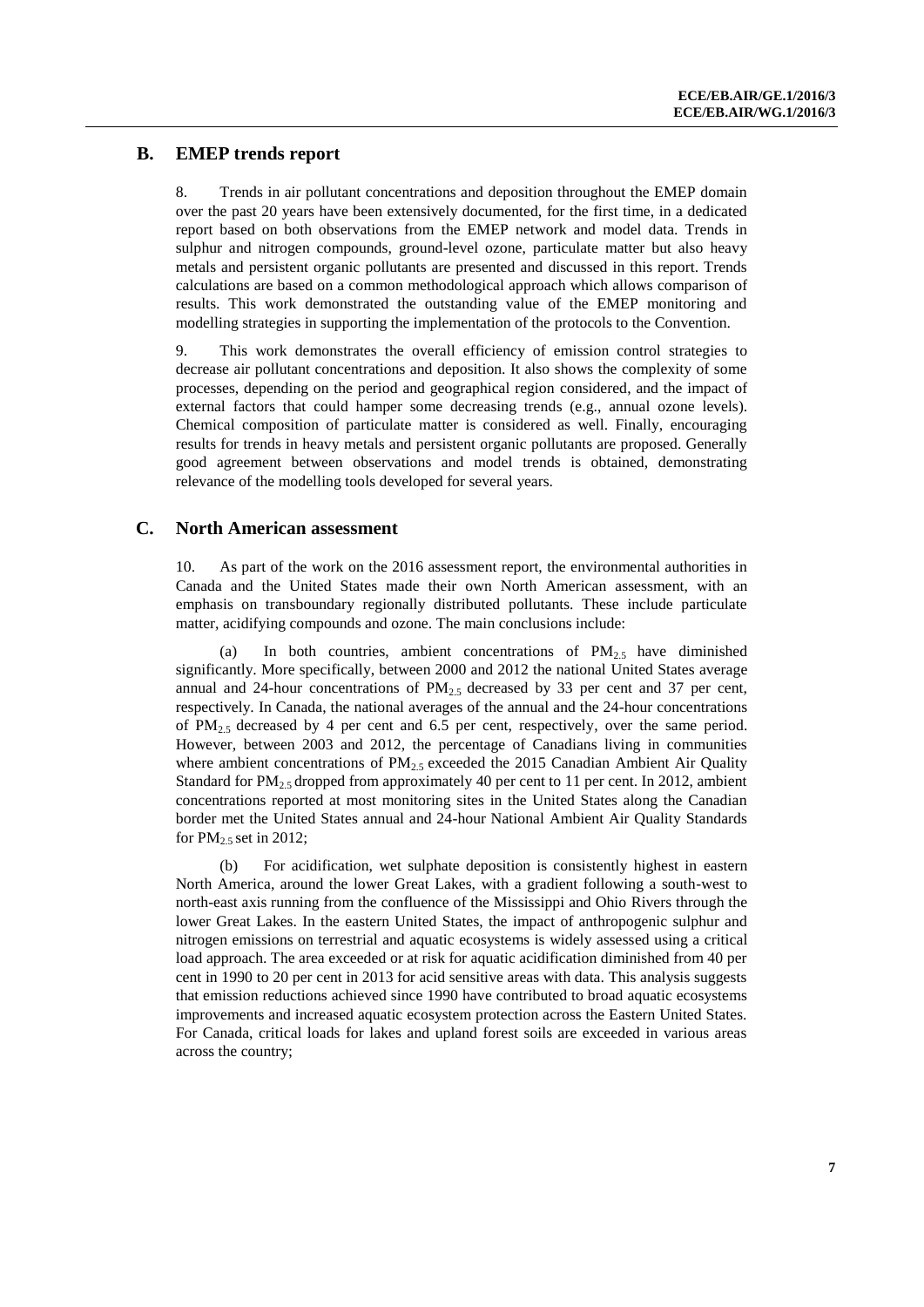(c) Ambient ozone levels have been reduced in Canada and United States owing to collaborative efforts between the two countries to control precursor emissions. Between 2000 and 2012, Canada's total nitrogen oxides  $(NO<sub>x</sub>)$  emissions in the region assessed for the collaboration (Pollution Emission Management Area region) decreased by 45 per cent, while in the United States total  $NO<sub>x</sub>$  emissions in the region declined by 47 per cent. In Canada, average ozone levels decreased by 15 per cent between 1998 and 2012. Between 2003 and 2012, the percentage of Canadians living in communities where ambient concentrations of ground-level ozone exceeded established air quality standards dropped from approximately 50 per cent to 28 per cent. In the United States, nationally, average ozone levels declined in the 1980s, levelled off in the 1990s and showed a notable decline after 2002. From 1990 to 2014 national average ozone levels decreased 23 per cent. Emissions are projected to continue to decline through to 2025.

### **IV. Health effects**

11. At its nineteenth meeting (Bonn, Germany, 18–19 May 2016), the Joint Task Force on Health Aspects of Air Pollution heard updates on relevant regional and global activities in relation to air quality and health. A road map for implementation of the first World Health Assembly resolution on air pollution and health, adopted in May 2015, was welcomed at the sixty-ninth World Health Assembly in May 2016. The road map is based on four pillars to enhance the global response to the adverse health effects of air pollution:

- (a) Expanding the knowledge base;
- (b) Monitoring and reporting;
- (c) Global leadership and coordination;
- (d) Institutional strengthening.

12. The road map was also aligned with the health-relevant indicators included in the United Nations Sustainable Development Goals to be achieved by 2030. The Task Force further discussed the various existing commitments relevant for air quality and health, and gathered views among participants on the formulation of a region-wide policy commitment, in view of the upcoming Ministerial Conference on Environment and Health scheduled to be held in 2017.

13. A representative of WHO informed the Task Force about the process of updating the WHO air quality guidelines for ambient air pollutants, which had been initiated in 2016. The project, of an estimated four-year duration, came as a response to an increasingly relevant global public health need and in the view of the requests from member States at the 2015 World Health Assembly, where countries had expressed the need to be provided with up-to-date, evidence-based recommendations to support effective decision-making in relation to air quality management.

### **V. Air pollution effects on materials**

### **A. A broader study of air pollution effects at United Nations Educational, Scientific and Cultural Organization cultural heritage sites**

14. In 2015, the International Cooperative Programme (ICP) on Effects of Air Pollution on Materials, including Historic and Cultural Monuments (ICP Materials) finalized the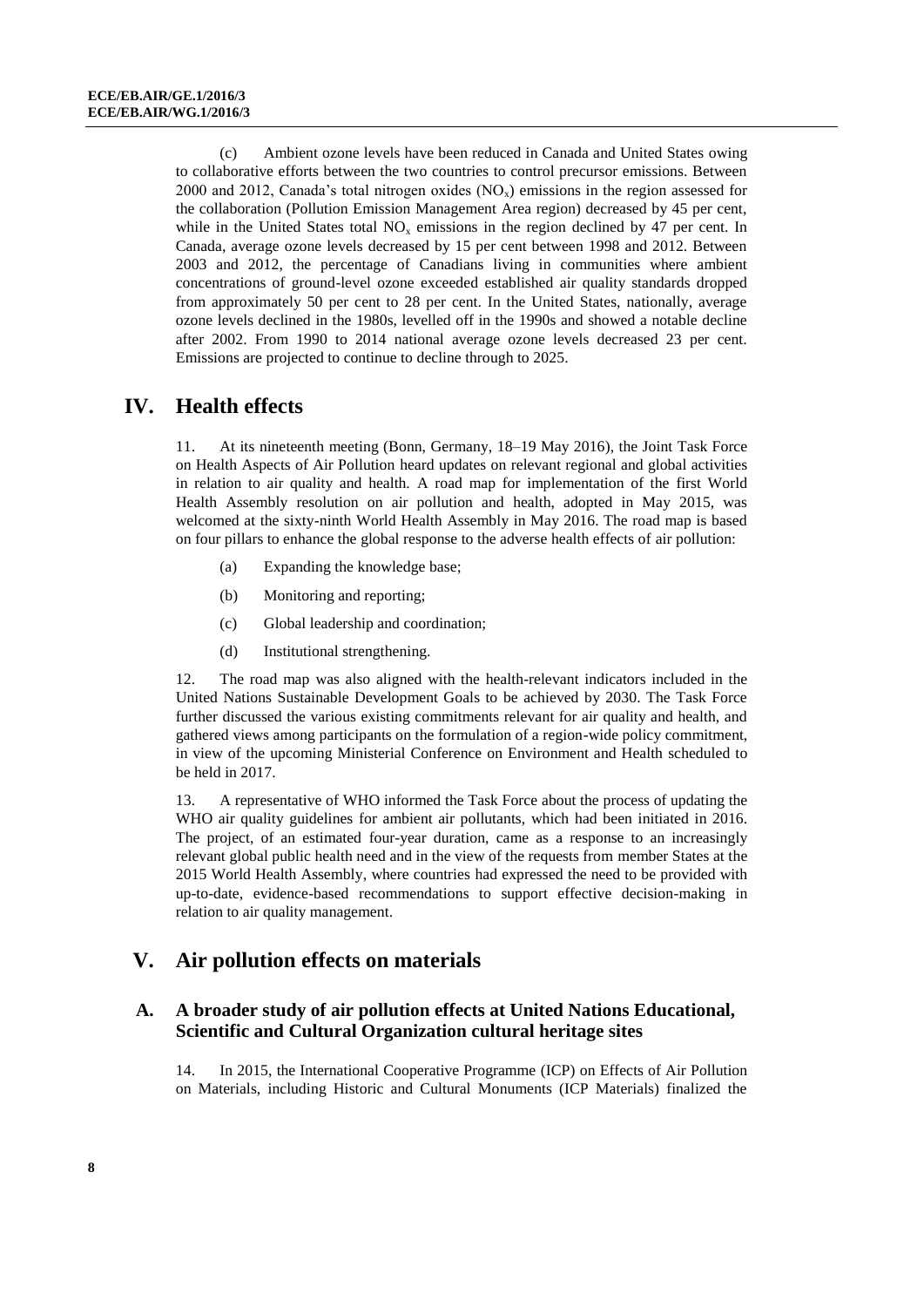"Pilot study on inventory and conditions of stock of materials at risk at five United Nations Educational, Scientific and Cultural Organization (UNESCO) cultural heritage sites". Located in the heart of European capitals, the UNESCO sites studied are impacted by air pollution, mainly due to nitric acid  $(HNO<sub>3</sub>)$  and particulate matter with a diameter of 10 micrometres or less  $(PM_{10})$ , two pollutants that currently seem to play a prominent role in determining damage to limestone. The improvement of air quality between 2000 and 2010, mainly attributable to a significant reduction of air concentration of sulphur dioxide  $(SO<sub>2</sub>)$ , produced a small decrease in the recession rate for limestone. Corrosion due to air pollution would result in material deterioration costs ranging from  $E9.2$  per square metre per year (m<sup>-2</sup> year<sup>-1</sup>) to  $\epsilon$ 43.8 m<sup>-2</sup> year<sup>-1</sup>, depending on the status of the material, the pollution level and the climatic conditions. These costs add to the cost in background areas, estimated from  $\epsilon$ 14 m<sup>-2</sup> year<sup>-1</sup> to  $\epsilon$ 28 m<sup>-2</sup> year<sup>-1</sup>. In developing future air pollution abatement strategies it will be important to consider the reduction of atmospheric nitrogen dioxide  $(NO<sub>2</sub>)$  and  $PM<sub>10</sub>$  concentrations to protect historical and cultural monuments.

15. Based on the pilot study, ICP Materials has launched a call for data on "Inventory and condition of stock of materials at UNESCO cultural World heritage sites" and six Parties to the Convention have already announced their intention to participate in the call: Croatia, Germany, Italy, Norway, Sweden and Switzerland. Of these, Croatia has previously not participated in the activities of ICP Materials and its contribution is therefore especially welcomed.

### **B. Trends in corrosion and soiling of materials**

16. The 2014–2015 exposure for trend analysis has been successfully completed and a detailed analysis of trend results for the period 1987–2015 are expected in 2017. New scientific findings have already been obtained, especially regarding the corrosion of aluminium where one result is the correlation between particulate deposition and the maximum pit depth.

#### Figure 1

#### **Maximum pit depth on aluminium after four years of exposure versus particle deposition**

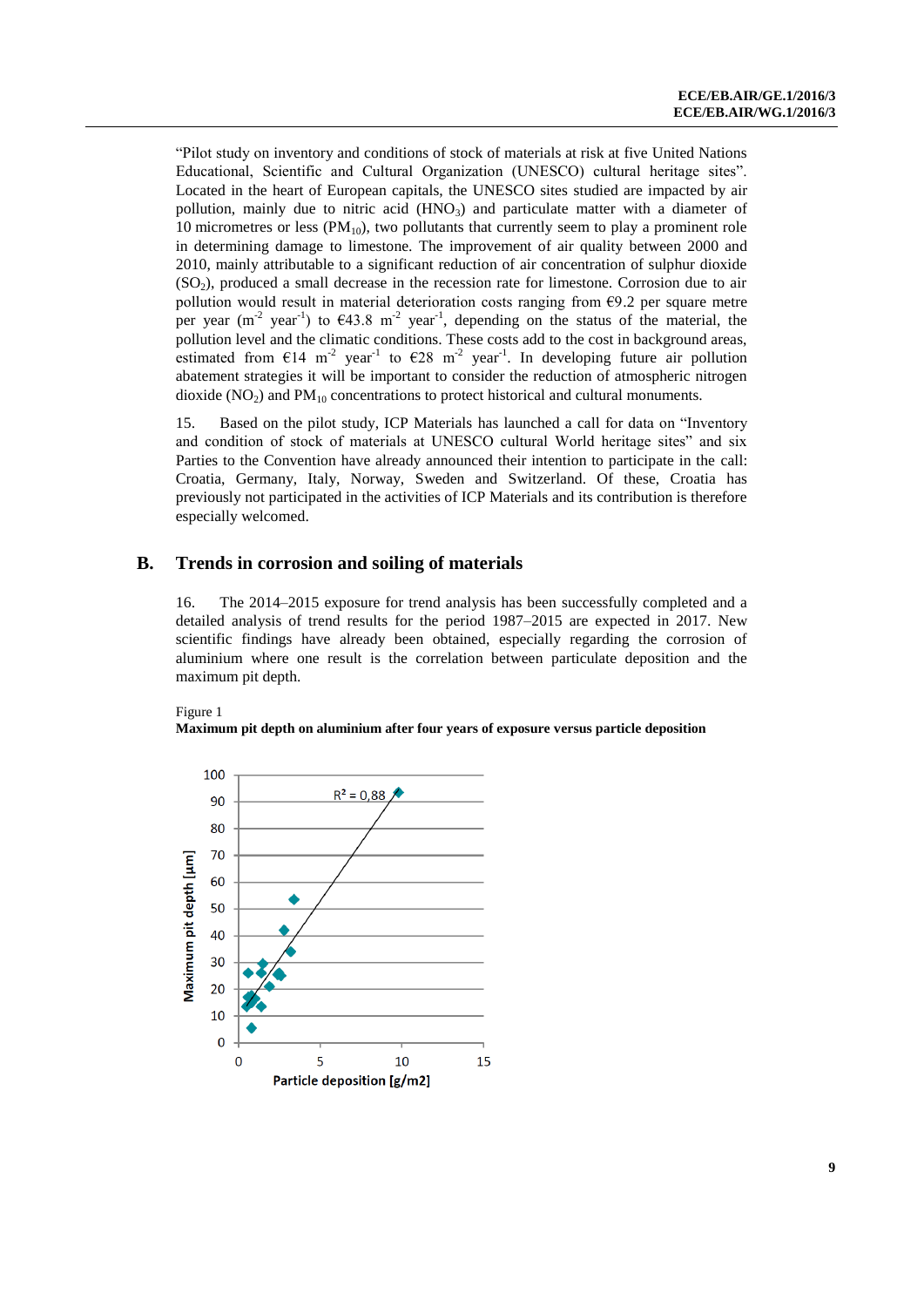### **VI. Ozone effects on vegetation**

17. The first global stomatal flux-based assessment of ozone impacts on wheat yield revealed a global yield loss due to ozone of 9.4 per cent, which equates to an annual economic loss of \$24.3 billion globally. Economic losses are highest in Central Europe, the eastern United States, western China and northern India, all important wheat-growing areas.

18 In many parts of Central and Southern Europe, Natura 2000 grassland habitats are at risk from impacts of ozone pollution. The risk is highest in regions with high ozone fluxes (phytotoxic ozone dose) and relatively large grassland habitat area.

### **VII. Ecosystem damages and their costs**

19. Through the European Union-supported Effects of Climate Change on Air Pollution and Response Strategies for European Ecosystems (ÉCLAIRE) project, crop losses and reduced forest growth due to ozone exposure have been investigated. Currently ozone reduces crop and timber production as well as carbon sequestration by 15 per cent in the European Union. Climate warming is expected to increase the emissions of many trace gases, such as biogenic volatile organic compounds (BVOCs), ammonia  $(NH<sub>3</sub>)$  and the soil component of  $NO<sub>x</sub>$  emissions. These effects are expected to increase ground-level concentrations of  $NH_3$ ,  $NO<sub>x</sub>$  and ozone  $(O_3)$ , as well as atmospheric nitrogen deposition. Climate warming may increase the vulnerability of ecosystems to air pollution and atmospheric deposition.

20. Recent experiments and analytical work in the ÉCLAIRE project have further established evidence of the benefits of reducing nitrogen emissions in Europe. While nitrogen (N) deposition enhances net primary production in the short term in N-limited areas, excess nitrogen may have negative effects on biomass growth in the long run. To adapt to climate change, additional nitrogen emission reduction is needed.

21. Moreover, excess nitrogen is the dominant cause of biodiversity loss in several ecosystems of Europe. Reducing nitrogen deposition will contribute to the achievement of biodiversity policy targets.

22. Several methodologies were applied to value biodiversity losses due to excess nitrogen, i.e., in terms of: (a) the willingness to pay for biodiversity protection; (b) the restoration costs to maintain favourable conditions for species in nature areas; and (c) the emission mitigation costs to comply with the European Union Nature Directives<sup>11</sup> or the United Nation Convention on Biological Diversity. The third method is called the "regulatory revealed preference approach", which assumes that in establishing the Natura 2000 network policymakers revealed their preparedness to reduce nitrogen emissions to ensure that critical loads would be met in Natura 2000 areas.

23. The "willingness to pay approach" and the "restoration cost approach" show that the monetary benefits of moving from the current legislation scenario in 2030 (CLE-2030) to a maximum feasible reduction scenario (MFR) would be  $\epsilon$ 1– $\epsilon$ 3 billion. Following the regulatory revealed preference method this value would be €10 billion. The Greenhouse Gas and Air Pollution Interactions and Synergies (GAINS) model optimizations showed

<sup>&</sup>lt;sup>11</sup> A group of several laws protecting nature and biodiversity. See http://ec.europa.eu/environment/nature/legislation/index\_en.htm.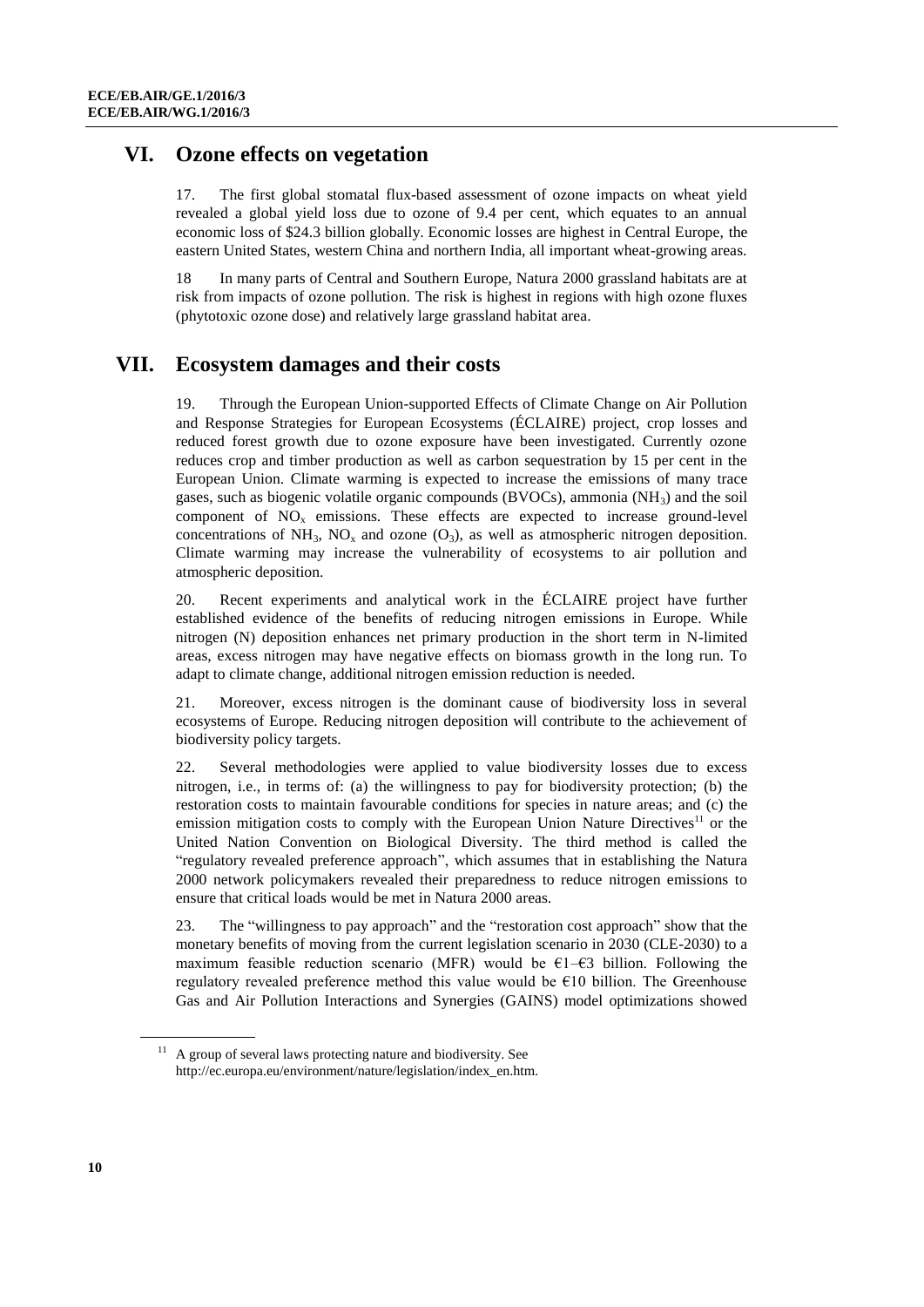that an optimal strategy based on health impacts only would entail biodiversity co-benefits, but that the benefits of an additional biodiversity ambition would exceed the additional costs, even if the method with the lowest monetary value for biodiversity was used.

24. The results from the ÉCLAIRE project demonstrate that an integrated policy approach with regard to ozone, nitrogen and climate is necessary. Such an integration allows the selection of win-win scenarios and would give priority to more effective policy measures. It turns out that the most effective way forward is to reduce emissions of  $NH_3$  in Europe to halt the loss of biodiversity and of methane  $(CH_4)$  at the hemispheric scale to reduce ozone damage.

25. The ÉCLAIRE project also included the development of science behind critical loads for biodiversity (CLbio). This work was performed in conjunction with Convention workplan requirements for the ICP on Modelling and Mapping of Critical Levels and Loads and Air Pollution Effects, Risks and Trends/Coordination Centre for Effects call for data 2015–2017. Under ÉCLAIRE a European CLbio database was compiled for 23 habitats, in about 1.3 million ecosystem data points, covering around 2.4 million  $km<sup>2</sup>$  including various classes following the European Nature Information System (EUNIS).

### **VIII. Heavy metals and persistent organic pollutants**

26. Freshwater fish in lakes in boreal regions often contain levels of mercury above recommended limits for human consumption, and even further above environmental quality standards proposed by the European Union Water Framework Directive<sup>12</sup> to protect ecosystem health. Long-range atmospheric transport of mercury is the primary source of mercury contamination in these fish. Recently, indications of increases of mercury in fish have been observed. An analysis of temporal and spatial patterns of mercury in freshwater fish from boreal regions is needed to contribute to understanding of factors leading to high mercury levels in fish, and thus far such an analysis is lacking. The ICP on Assessment and Monitoring of the Effects of Air Pollution on Rivers and Lakes (ICP Waters) will, in collaboration with the ICP on Integrated Monitoring of Air Pollution Effects on Ecosystems (ICP Integrated Monitoring) and other experts, collate relevant data from countries in circumpolar regions with the aim to study spatial and temporal patterns of mercury in freshwater fish, which will be presented in the spring of 2017.

27. Recent developments of the EMEP Multi-media Modelling System (GLEMOS) by the Meteorological Synthesizing Centre-East (MSC-E) make it possible to consider heavy metals and POPs issues on regional and global scales. Particular attention was paid to cooperative work on a country-scale assessment of heavy metal pollution, with a case study for Belarus and scientific cooperation with other international bodies, including the Stockholm Convention on Persistent Organic Pollutants and the Minamata Convention on Mercury, both serviced by the United Nations Environment Programme. The need to collect additional POPs and heavy metal regional and global emissions and measurement data from different national and international programmes under EMEP was also a priority, as was the need to structure outreach activities on this topic.

<sup>&</sup>lt;sup>12</sup> Directive 2000/60/EC of the European Parliament and of the Council of 23 October 2000 establishing a framework for Community action in the field of water policy.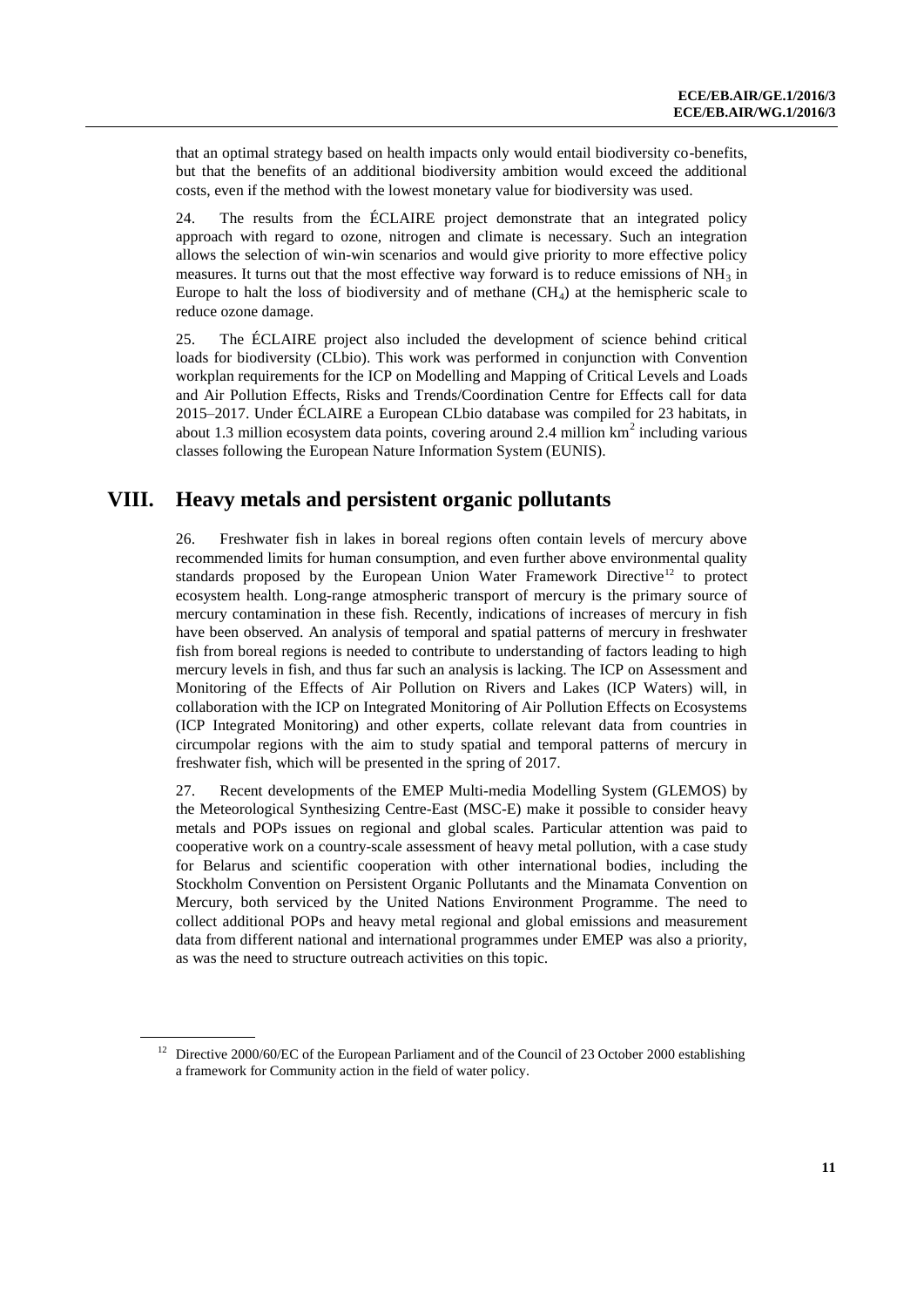# **IX. Collaboration with countries of Eastern Europe, the Caucasus and Central Asia**

28. Transfer of the moss survey coordination from the United Kingdom of Great Britain and Northern Ireland to the Russian Federation has enhanced participation of countries of Eastern Europe, the Caucasus and Central Asia and several other Asian countries in the 2015/16 survey to monitor heavy metal and nitrogen deposition to vegetation using mosses.

# **X. Emissions**

### **A. Improvements of national emission inventories**

29. The gridding system for  $0.1^\circ$  x  $0.1^\circ$  (longitude-latitude) for the new EMEP area is in place. The distribution of emissions is harmonized with the Emission Database for Global Atmospheric Research (EDGAR) inventory from the European Commission Joint Research Centre. Next steps should be the improvement of spatial distribution and update of expert estimates, particularly for the EMEP East area. Redistribution of historical years in the new  $0.1^\circ$  x  $0.1^\circ$  resolution (requested by modellers) would be very challenging. Before such activity can be planned, an assessment of the availability of digitized information for the considered years will be needed. In any case, promotion of the new set of gridded emissions for use in the chemistry transport models, and especially in the assessment activities performed by the modelling centres, should develop. Comparison of those official data with other emissions inventories built up in other scientific frameworks (Horizon 2020 of the European Union, the Copernicus Atmosphere Monitoring Service) will contribute to this objective.

30. It should be noted that the reporting of inventories to EMEP slightly improved, particularly among countries in Eastern Europe, the Caucasus and Central Asia. The capacity-building activities organized by the ECE secretariat seem to motivate countries to improve their data. Continuation of such activities would be welcomed.

31. A new sensitive topic requires joint activities from both emission and modelling communities. It relates to the treatment of condensable and semi-volatile organic compounds in emission inventories that could impact the amount of particulate matter emissions and ambient air concentrations. Recent scientific studies prove the major role of semi-volatile organic species in the formation of secondary aerosols. A joint workshop on this topic was therefore organized in Zagreb in May 2016, hosted by the Croatian Agency for the Environment and Nature.

32. The Task Force on Emission Inventories and Projections earlier identified as a high priority the need to undertake a comprehensive review of the particulate matter (PM) emission factors proposed in the EMEP/EEA [European Environment Agency] air pollutant emission inventory guidebook, $13$  to understand whether they include the condensable fraction or not. Discussions during the Zagreb workshop confirmed that more information on whether reported PM emissions include condensables or not would help to build up

<sup>13</sup> The most recent edition is the *EMEP/EEA air pollutant emission inventory guidebook 2013*, EEA Technical report No. 12/2013 (Luxembourg, Publication Office of the European Union, 2013). Available fro[m http://www.eea.europa.eu/publications/emep-eea-guidebook-2013.](http://www.eea.europa.eu/publications/emep-eea-guidebook-2013)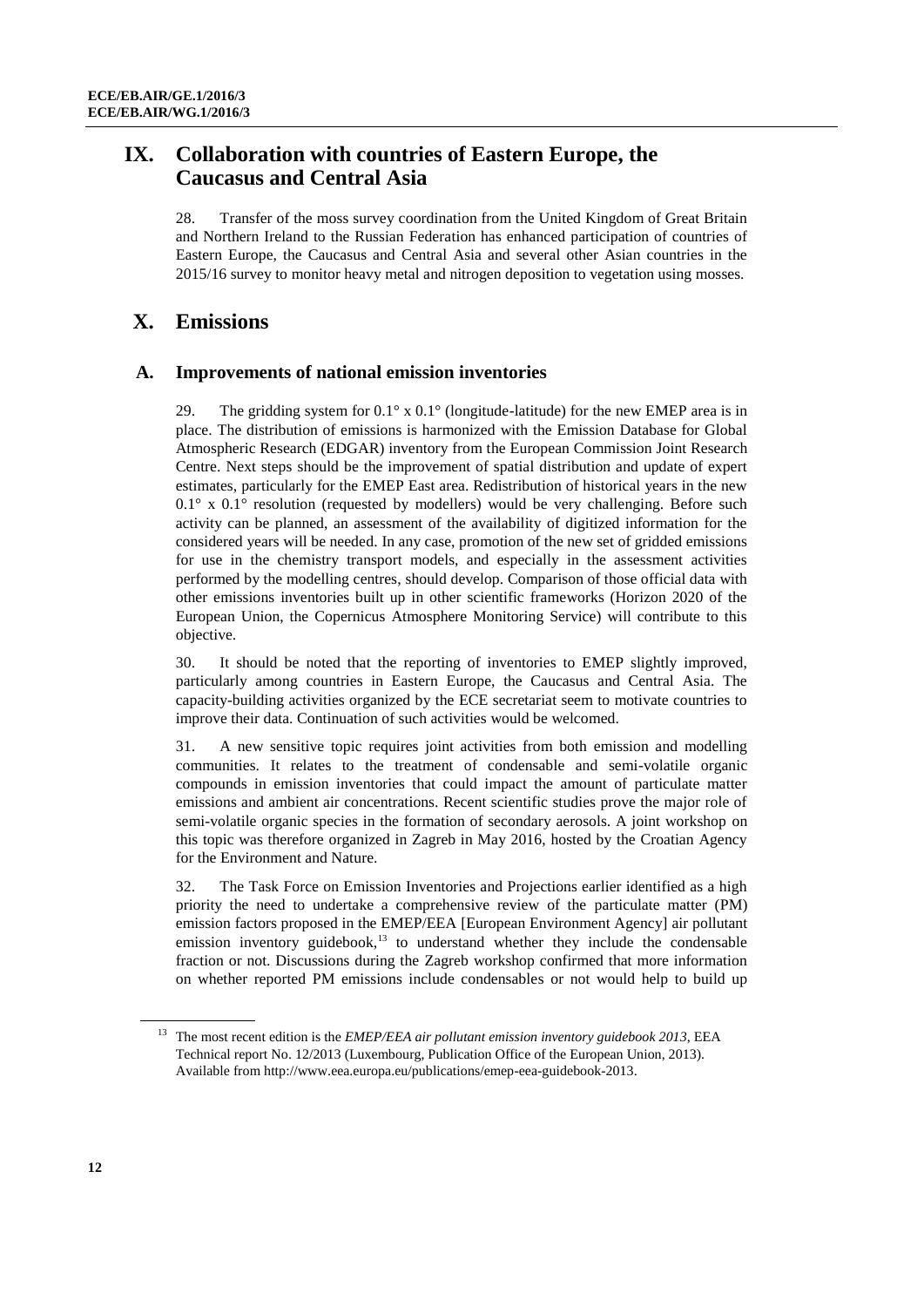more consistent data sets for the models. Participants highlighted the need to harmonize, in a longer-term perspective, more detailed metadata reported with PM emission inventories, to describe the chemical composition of PM emissions. The Task Force will investigate the feasibility of such an objective. At the same time a small group gathering experts from both the emission and modelling communities will work on the impact of using more detailed information on semi-volatile organic compounds emitted on simulations of air particulate matter concentrations. First results are expected by 2017.

### **B. Applications for adjustments to emission inventories**

33. For the year 2016, two new applications (Luxembourg and Germany) for adjustments to emission inventories in the agriculture sector have been confirmed by the Centre on Emission Inventories and Projections, and a third application relates to significant recalculations by Germany in the transport sector. Furthermore, the reviewers are supposed to check also adjustments approved in the years 2014 and 2015. To make the procedure more efficient, the Centre developed an online database system<sup>14</sup> that allows online calculation of differences between emission data approved in 2014 and 2015, and the latest reporting in 2016. Moreover, countries are invited to declare in a one-page Word document that there are no significant changes in criteria/methods and respectively explain reasons if there are minor differences in calculated emissions. If all countries provide the requested information the review of adjustments approved in 2014 and 2015 should be significantly less resource demanding. This process has been piloted for the first time this year.

### **XI. Hemispheric transport of air pollution**

34. The work of the Task Force on Hemispheric Transport of Air Pollution (TF HTAP) aims at developing international cooperation for global scale assessment of air pollution patterns. It established a set-up for a model intercomparison experiment which should provide outputs that will update the findings of the HTAP (2010) exercise, and also allow new analysis of impacts (e.g., ozone fluxes, higher resolution results). Currently, approximately 20 global and 15 regional models are running coordinated experiments evaluating the impacts on ozone and aerosol of emission reductions of air pollutants. It is expected that the results of this work will be published soon in scientific literature. A workshop organized in Potsdam, Germany, in February 2016 and hosted by the Institute for Advanced Sustainability Studies aimed at evaluating methodologies to better quantify impacts of air pollution on human health, ecosystems (including crops) and climate.

35. This workshop also provided the opportunity to explore possible linkages between TFHATP, EMEP and WGE activities and those carried out by AMAP under the Arctic Council. Among the topics for enhanced collaboration are evaluation of mitigation strategies for mercury, persistent organic pollutants, and short-lived climate pollutants (including black carbon and methane). There are relatively few dedicated scenario studies for Arctic development and impact studies, and TF HTAP and AMAP can work together to better understand the benefits of mitigation strategies in the Arctic and elsewhere.

<sup>14</sup> See webdab.umweltbundesamt.at/adjustments.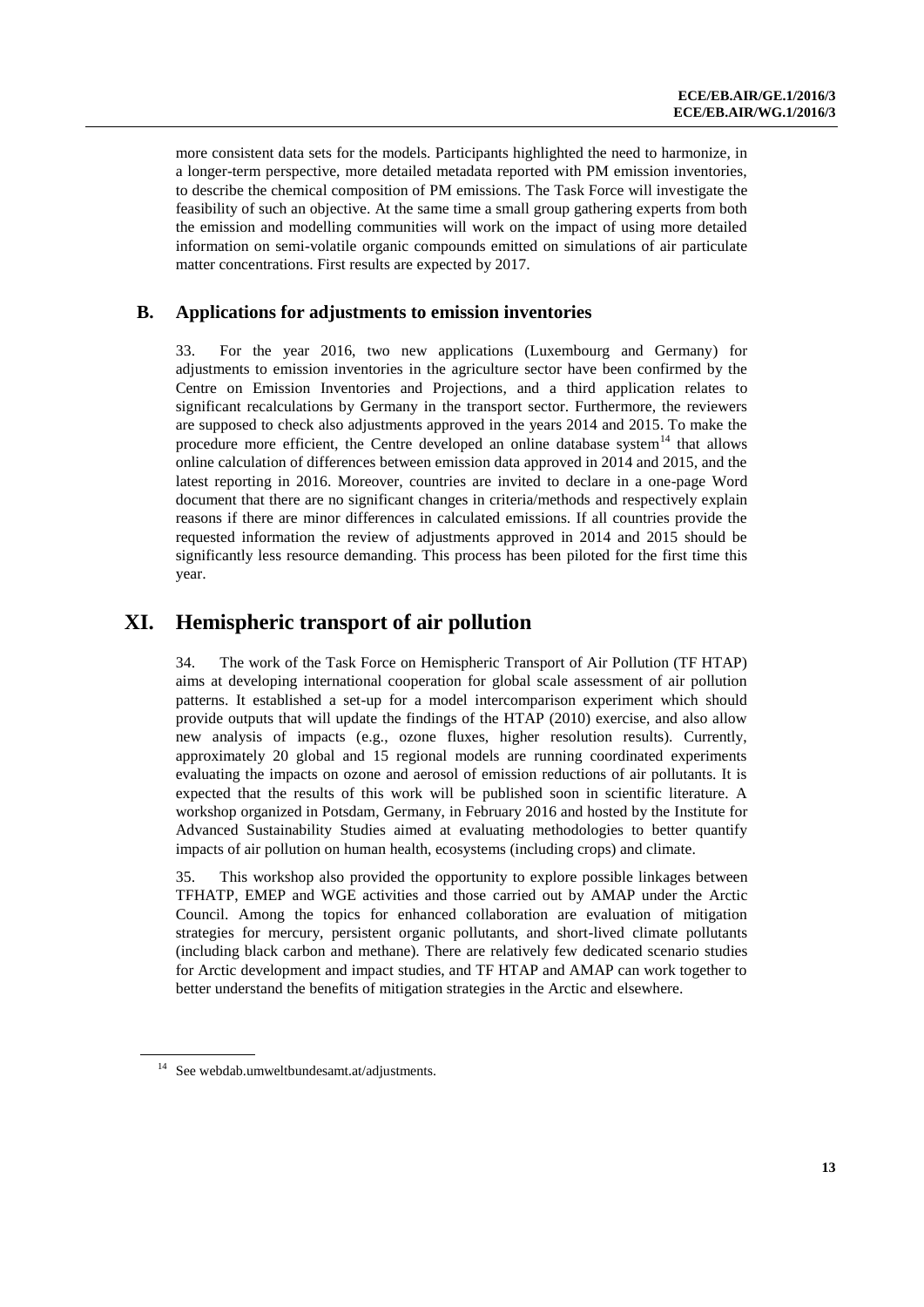## **XII. Methodological developments for particulate matter assessment**

36. An improved understanding of modelling of particulate matter has been achieved by the Meteorological Synthesizing Centre-West (MSC-W). There is a better understanding of the effect of the missing "condensables" in the modelling (see above), and the natural part of PM (especially dust) is better represented in the EMEP/MSC-W model. For the first time, reported elemental carbon (black carbon) emissions have been used in modelling and compared with measurements, with reasonable agreement. For ammonia, which is important for ammonium nitrate formation, several new parametrizations have been developed (including meteorology-dependent ammonia emissions and bidirectional exchange), although this is not yet implemented in the operational EMEP/MSC-W model.

37. Interactions between air quality and climate change have become better understood. The development in emissions will in general be more important than climate change itself for air quality in the coming decades, but it is still uncertain what climate change will do to climate-sensitive emissions such as biogenic volatile organic compounds and  $NH<sub>3</sub>$ . The uncertainties in black carbon (elemental carbon) with respect to climate effects are still large.

# **XIII. Integrated assessment modelling**

38. New GAINS model results were presented by the Centre on Integrated Assessment Modelling during the forty-fifth meeting of the Task Force on Integrated Assessment Modelling. The analysis of the European Union Ecodesign Directive, the Medium Combustion Plants Directive, and the revised Non-Road Mobile Machinery Directive showed that the three directives would achieve additional emission reductions in comparison to the current National Emission Ceilings Directive proposal. The turnover rate of the existing capital stock was a critical assumption in the calculations.

39. National analyses of the impact of additional climate and energy policies on air pollution show that in general these policies would offer more reduction of emissions of  $SO<sub>2</sub>$  and  $NO<sub>x</sub>$  than included in the current national baseline scenarios in GAINS. In those cases where climate measures also included reductions of methane and nitrous oxide  $(N_2O)$ emissions from the agricultural sector, also ammonia emissions could become lower, because such policies would lead to a reduction in fertilizer use, cattle numbers and dietary change.

40. Source-apportionment calculations for particulate matter concentrations in cities in Asia showed that even in megacities like Delhi, up to 60 per cent of total concentration is caused by sources far outside of the cities.

# **XIV. Financing scientific activities under the Convention**

41. Over the last years, many activities under EMEP and WGE have been put under financial pressure. It is directed both to national activities (monitoring, emission inventories, collection of critical loads data etc.) and to centres and task forces. The issue became acute when the Netherlands at the first joint session of EMEP Steering Body/WGE in September and further at the Executive Body in December 2015 announced a cease in the support to the Coordination Centre for Effects (CCE). In order to consider the financial